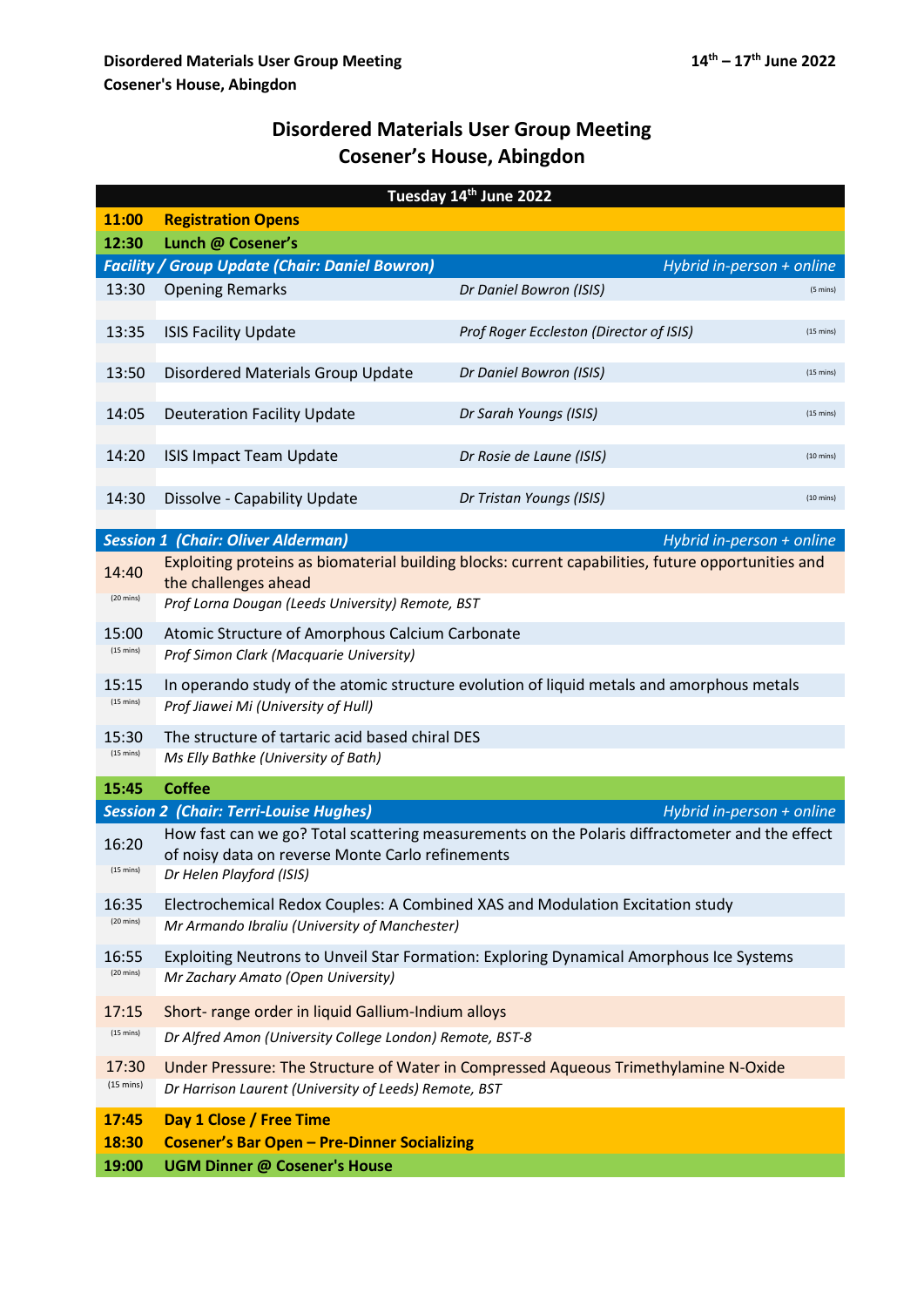## **Disordered Materials User Group Meeting 14<sup>th</sup> – 17<sup>th</sup> June 2022 Cosener's House, Abingdon**

| Wednesday 15 <sup>th</sup> June 2022                                 |                                                                                                                                                                                                              |  |  |  |  |  |
|----------------------------------------------------------------------|--------------------------------------------------------------------------------------------------------------------------------------------------------------------------------------------------------------|--|--|--|--|--|
| <b>Session 3 (Chair: Daniel Bowron)</b><br>Hybrid in-person + online |                                                                                                                                                                                                              |  |  |  |  |  |
| 09:15                                                                | <b>Structural Analysis of Potassium Borate Solutions</b>                                                                                                                                                     |  |  |  |  |  |
| $(20 \text{ mins})$                                                  | Dr Zhu Fayan (Qinghai Institute of Salt Lakes) Remote, BST+8                                                                                                                                                 |  |  |  |  |  |
| 09:35                                                                | From Newtons to Neutrons: Complementary Insight from Surface Force Analysis and Total<br>Scattering                                                                                                          |  |  |  |  |  |
| $(15 \text{ mins})$                                                  | Dr James Hallett (University of Reading)                                                                                                                                                                     |  |  |  |  |  |
| 09:50                                                                | Neutron scattering calculation for coarse grain models                                                                                                                                                       |  |  |  |  |  |
| $(20 \text{ mins})$                                                  | Dr Bindu Kolli (ISIS)                                                                                                                                                                                        |  |  |  |  |  |
| 10:10<br>$(20 \text{ mins})$                                         | Sodium acetate trihydrate/urea - a convergence of molten salt hydrates, deep eutectics and<br>ionic liquids?<br>Prof John Holbrey (Queen's University Belfast)                                               |  |  |  |  |  |
| 10:30                                                                | Field-induced spin ice in disordered pyrochlore $Dy_2Zr_2O_7$                                                                                                                                                |  |  |  |  |  |
| $(15 \text{ mins})$                                                  | Ms Sheetal Devi (Indian Institute of Technology) Remote, BST+4.5                                                                                                                                             |  |  |  |  |  |
| 10:45                                                                | <b>Group Photo</b>                                                                                                                                                                                           |  |  |  |  |  |
| 11:00                                                                | <b>Coffee</b>                                                                                                                                                                                                |  |  |  |  |  |
|                                                                      | <b>Session 4 (Chair: Tom Headen)</b><br>Hybrid in-person + online                                                                                                                                            |  |  |  |  |  |
| 11:30                                                                | Hydrating hydrophobic molecules: Matrix-isolation of C <sub>60</sub> and adamantane in amorphous ice                                                                                                         |  |  |  |  |  |
| $(15 \text{ mins})$                                                  | Prof Christoph Salzmann (University College London)                                                                                                                                                          |  |  |  |  |  |
| 11:45                                                                | Detailed characterization of the microscopic hydration of adamantine                                                                                                                                         |  |  |  |  |  |
| $(15 \text{ mins})$                                                  | Dr Luis Carlos Pardo Soto (Universitat Politècnica de Catalunya)                                                                                                                                             |  |  |  |  |  |
| 12:00                                                                | Take drugs with water – solution structure of cimetidine influencing crystal hydrate formation                                                                                                               |  |  |  |  |  |
| $(20 \text{ mins})$                                                  | Dr Kathi Edkins (University of Manchester)                                                                                                                                                                   |  |  |  |  |  |
| 12:20                                                                | Study of magnesium aluminosilicate glasses with neutron diffraction with isotopic substitution                                                                                                               |  |  |  |  |  |
| $(15 \text{ mins})$                                                  | Mr Hesameddin Mohammadi (University of Bath)                                                                                                                                                                 |  |  |  |  |  |
| 12:35                                                                | GudPy - Enhanced GUI for Gudrun                                                                                                                                                                              |  |  |  |  |  |
| $(15 \text{ mins})$                                                  | Mr Jared Swift (ISIS)                                                                                                                                                                                        |  |  |  |  |  |
| 12:50                                                                | Lunch @ Cosener's                                                                                                                                                                                            |  |  |  |  |  |
|                                                                      |                                                                                                                                                                                                              |  |  |  |  |  |
| 13:50<br>$(15 \text{ mins})$                                         | <b>Session 5 (Chair: Oliver Alderman)</b><br>Hybrid in-person + online<br>EPSR and X-ray total scattering studies of local 3D atomic structure evolution in the semi-solid<br>state of Aluminum-based alloys |  |  |  |  |  |
|                                                                      | Mr Huang Shi (University of Hull)                                                                                                                                                                            |  |  |  |  |  |
| 14:05                                                                | Recreating JournalViewer                                                                                                                                                                                     |  |  |  |  |  |
| $(15 \text{ mins})$                                                  | Mr Ethan Devlin (ISIS)                                                                                                                                                                                       |  |  |  |  |  |
| 14:20                                                                | When is a bond not a bond?: Tellurite glasses and the question of coordination number                                                                                                                        |  |  |  |  |  |
| $(15 \text{ mins})$                                                  | Dr Emma Barney (University of Nottingham)                                                                                                                                                                    |  |  |  |  |  |
| 14:35                                                                | Something Old, Something New, Something Borrowed (But Nothing Blue)                                                                                                                                          |  |  |  |  |  |
| $(15 \text{ mins})$                                                  | Dr Andrew Seel (ISIS)                                                                                                                                                                                        |  |  |  |  |  |
| 14:50<br>$(15 \text{ mins})$                                         | Local structure and dynamics of tungsten oxide-based glasses: insights from concurrent neutron<br>diffraction and Compton scattering<br>Dr Matthew Krzystyniak (ISIS)                                        |  |  |  |  |  |
| 15:05                                                                | SANS Investigations of $N_2$ and $CO_2$ Adsorption in Soft Templating Porous Carbon                                                                                                                          |  |  |  |  |  |
| $(15 \text{ mins})$                                                  | Ms Evangelin Hutamaningtyas (Queen Mary University of London)                                                                                                                                                |  |  |  |  |  |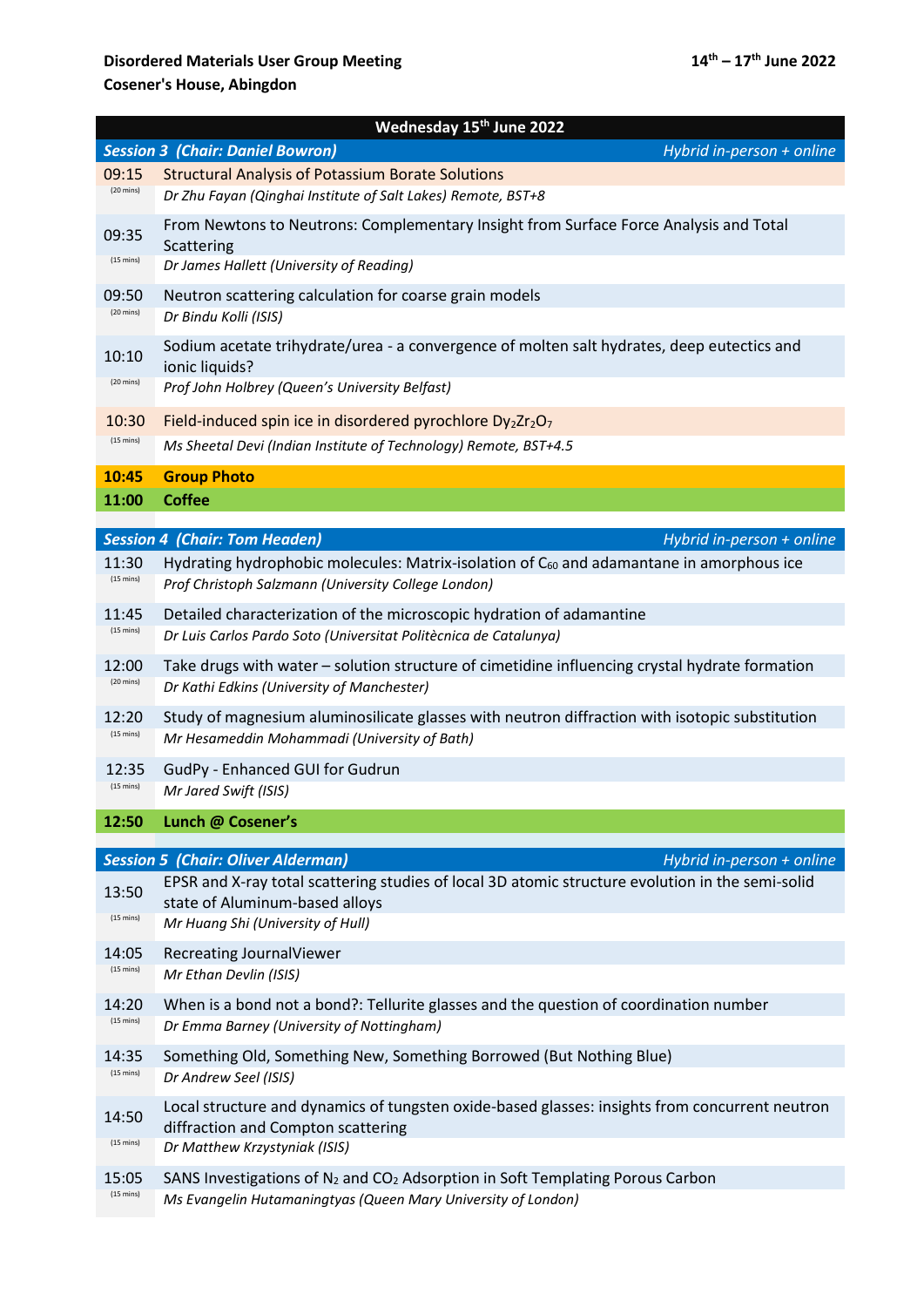## **Disordered Materials User Group Meeting 14<sup>th</sup> – 17<sup>th</sup> June 2022 Cosener's House, Abingdon**

| 15:20               | Coffee                                                                                     |  |  |
|---------------------|--------------------------------------------------------------------------------------------|--|--|
|                     | <b>Session 6 (Chair: Alex Hannon)</b><br>Hybrid in-person + online                         |  |  |
| 15:50               | Phosphate-based glasses for biomedical applications                                        |  |  |
| $(15 \text{ mins})$ | Dr Daniela Carta (University of Surrey)                                                    |  |  |
| 16:05               | Fluids within porous materials - studies by total neutron scattering                       |  |  |
| $(15 \text{ mins})$ | Dr Marta Falkowska (The University of Manchester)                                          |  |  |
| 16:20               | Structure and dynamics of water in ordinary Portland and low CO <sub>2</sub> cements       |  |  |
| $(15 \text{ mins})$ | Dr Zhanar Zhakiyeva (ILL) Remote, BST-5                                                    |  |  |
| 16:35               | <b>Effective Defective Cathodes for Lithium Ion Batteries</b>                              |  |  |
| $(15 \text{ mins})$ | Dr Thomas Ashton (University College London)                                               |  |  |
| 16:50               | Metal-organic Frameworks-Glass Composites                                                  |  |  |
| $(20 \text{ mins})$ | Dr Celia Castillo-Blas (University of Cambridge)                                           |  |  |
| 17:10               | Octahedral oxide glass networks at ambient pressure: Structure of neodymium titanate glass |  |  |
| $(15 \text{ mins})$ | Dr Stephen Wilke (Materials Development, Inc.) Remote, BST-6                               |  |  |
|                     |                                                                                            |  |  |
|                     |                                                                                            |  |  |
| 17:25               | Day 2 Close / End of Science Meeting                                                       |  |  |
| 18:30               | Dinner @ Cosener's House                                                                   |  |  |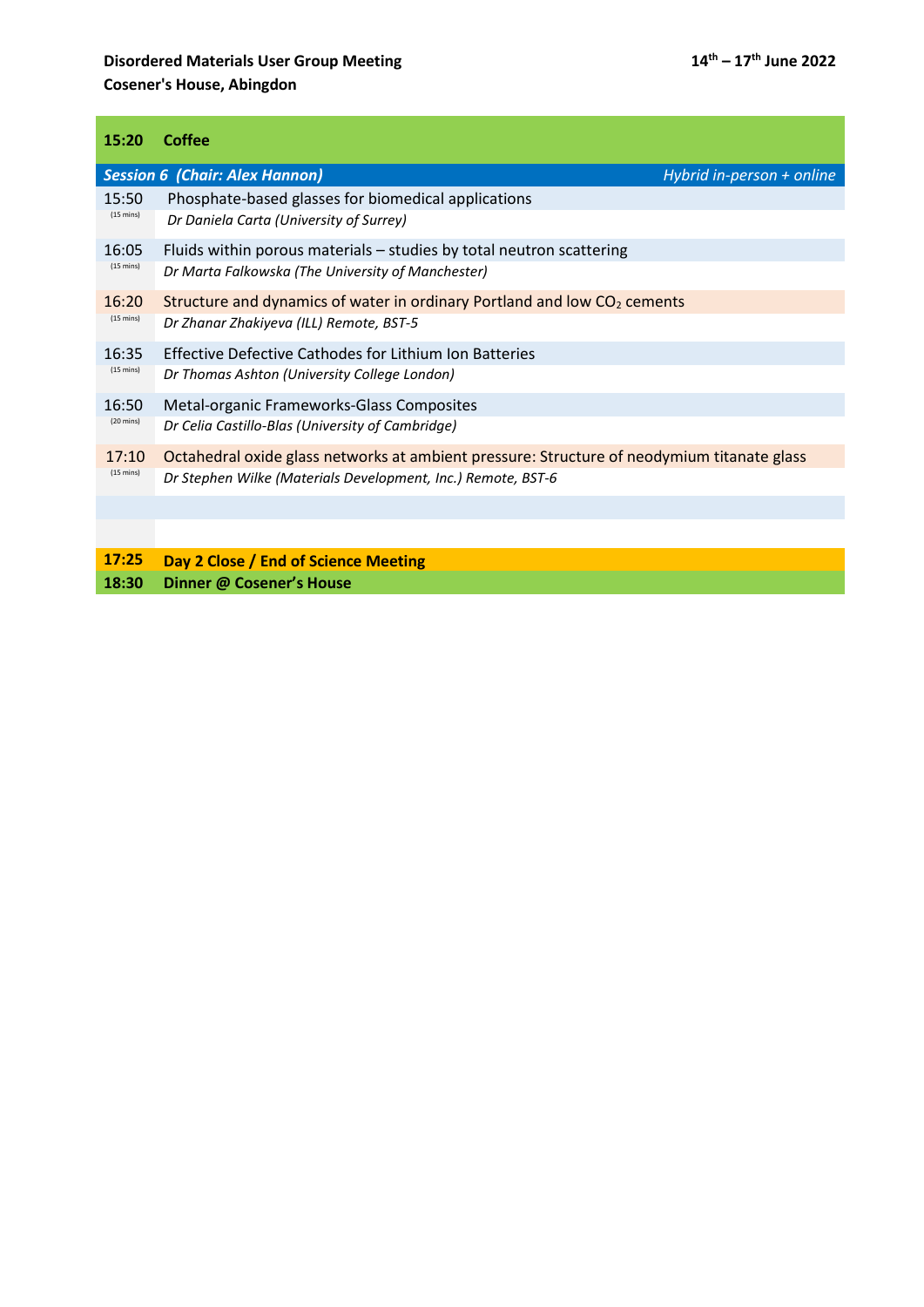## **Disordered Materials User Group Meeting 14<sup>th</sup> – 17<sup>th</sup> June 2022 Cosener's House, Abingdon**

| Thursday 16th June 2022 |                                                                     |                           |  |  |  |
|-------------------------|---------------------------------------------------------------------|---------------------------|--|--|--|
|                         | <b>Data Analysis Workshop (Introductory Lectures)</b>               | Hybrid in-person + online |  |  |  |
| 09:30                   | Introduction to Disordered Materials Data Analysis                  |                           |  |  |  |
| $(20 \text{ mins})$     | Dr Tom Headen (STFC)                                                |                           |  |  |  |
| 09:50                   | <b>EPSR26 Overview</b>                                              |                           |  |  |  |
| $(20 \text{ mins})$     | Dr Daniel Bowron (STFC)                                             |                           |  |  |  |
| 10:10                   | <b>Dissolve Overview</b>                                            |                           |  |  |  |
| $(20 \text{ mins})$     | Dr Tristan Youngs (STFC)                                            |                           |  |  |  |
| 10:30                   | <b>Workshop Group Photo</b>                                         |                           |  |  |  |
| 10:40                   | <b>Coffee</b>                                                       |                           |  |  |  |
|                         |                                                                     |                           |  |  |  |
|                         | <b>Data Analysis Workshop (EPSR and Dissolve parallel sessions)</b> | In-person only            |  |  |  |
| 11:00                   | <b>Workshop Session 1</b>                                           |                           |  |  |  |
|                         | Dissolve - Garden Room                                              |                           |  |  |  |
|                         | EPSR26 - Hamilton Room/Quiet Room                                   |                           |  |  |  |
| 12:30                   | Lunch @ Cosener's                                                   |                           |  |  |  |
|                         |                                                                     |                           |  |  |  |
| 13:30                   | <b>Workshop Session 2</b>                                           |                           |  |  |  |
|                         | Dissolve - Garden Room                                              |                           |  |  |  |
|                         | EPSR26 - Hamilton Room/Quiet Room                                   |                           |  |  |  |
|                         |                                                                     |                           |  |  |  |
| 15:00                   | <b>Coffee</b>                                                       |                           |  |  |  |
|                         |                                                                     |                           |  |  |  |
| 15:30                   | <b>Workshop Session 3</b>                                           |                           |  |  |  |
|                         | Dissolve - Garden Room                                              |                           |  |  |  |
|                         | EPSR26 - Hamilton Room/Quiet Room                                   |                           |  |  |  |
|                         |                                                                     |                           |  |  |  |
| 17:30                   | <b>End of Workshop Day 1</b>                                        |                           |  |  |  |
|                         |                                                                     |                           |  |  |  |
| 18:30                   | <b>Workshop Dinner @ Abingdon Spice</b>                             |                           |  |  |  |